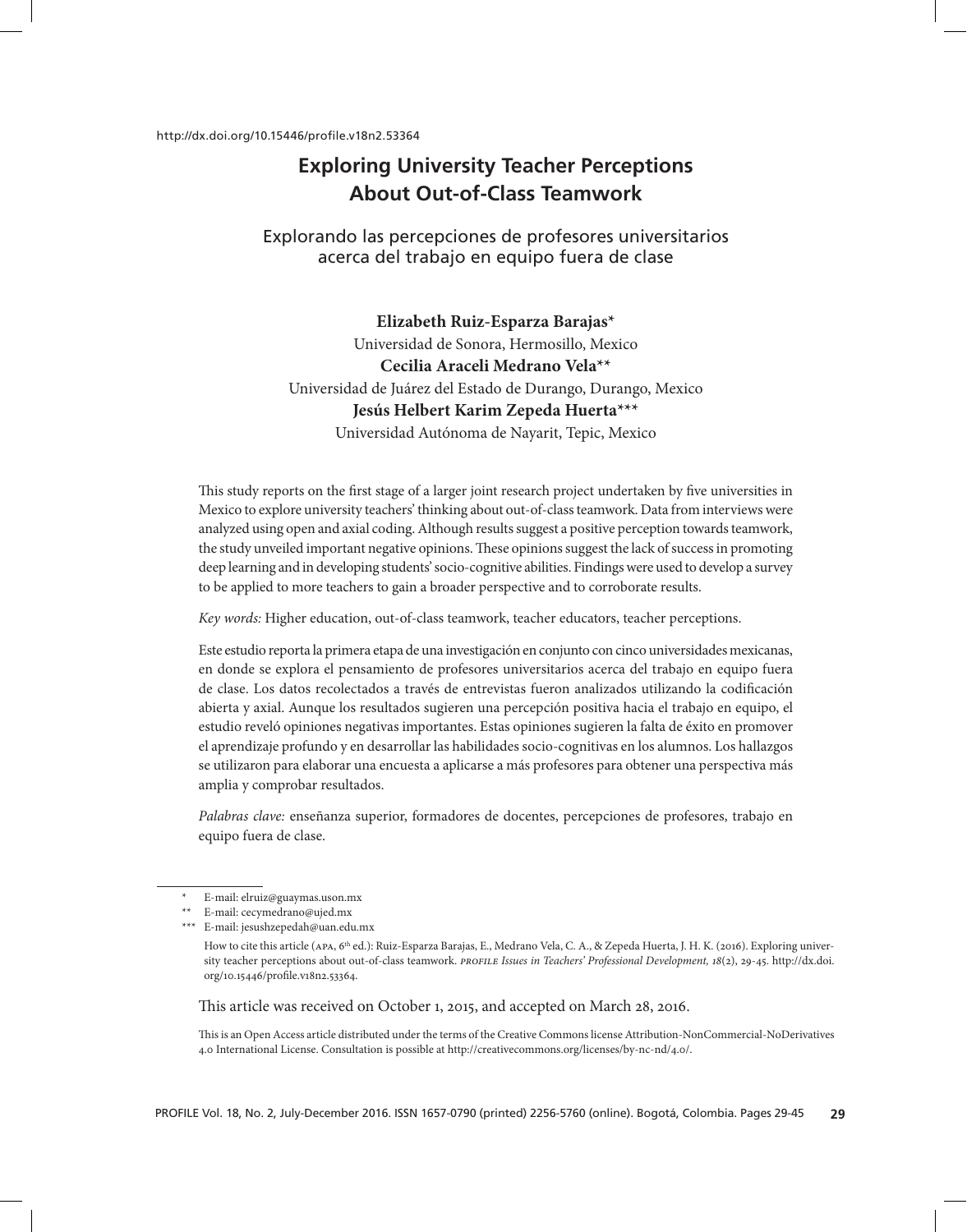# Introduction

The use of group work as a learning strategy may be recently gaining importance in the Mexican university learning context due to the emerging global challenges of the work environment where the ability to work on a team has been regarded as a valuable asset (Kremer & McGuiness, 1998; Portillo Mares, 2011). Authorities of Mexican universities preparing individuals for the work environment also agree on the benefits of teamwork, such as the Universidad Autónoma Metropolitana (UAM), which states on its webpage that teamwork should be used as a pedagogic technique for student centered learning (uam, 2013).

Mexican education at all levels has traditionally been lecture-centered. Students sitting in lockstep listen to the teacher or work on their own (Stein, 2004). It is not only students who are used to a lecture-centered classroom environment, but also teachers who are used to being the center of attention (Smith & MacGregor, 1992; Stein, 2004). Teamwork, as a relatively new pedagogic approach in higher education in Mexico, presents a challenge by confronting expectations of the classroom working environment (Borg, 2006). A colorful kaleidoscope of perceptions, expectations, beliefs, and methods when using teamwork is expected to be found among teachers within the country. Teamwork "used both in and out of class" (Davis, 1999, p. 1) may be used for short tasks within a class period or for longer projects during the entire school term.

Ten researchers from five public Mexican universities became interested in exploring teachers' and students' perceptions on out-of-class group work. The voice of teachers from the universities of Sonora (unison), Durango (UJED), Nayarit (UAN), Colima (UCOL), and Guerrero (uagro) are here presented as the results of the first phase of a larger study. The aim of the study is to delve into the factors influencing the use of this pedagogic strategy within Mexican undergraduate foreign languages or language teaching programs. Researchers who are members of the RECALE (Foreign

Languages and Academic Bodies Network, for its initials in Spanish) collaborated in the design and collection of data from faculty and students at their home university. The views of ten teachers, two from each university, were explored and used to design a questionnaire which will be administered to all of the teachers of the above mentioned programs.

Since there appears to be no consensus in the literature about a clear division among the terms group work, teamwork, and collaborative learning, they may be used indistinctly in the present paper to refer to three or more students working together "mutually searching for understanding, solutions, or meanings, or creating a product" (Smith & MacGregor, 1992, p. 10)*.*

# From Traditional Teaching to Group Work

From its origins, learning has been an instinctive and natural social process in which individuals learn from each other starting with their very early days (Race, 2014). Modern pedagogies, such as socio-constructivism, emphasize the implementation of teamwork as conducive to learning (Blatchford, Kutnick, Baines, & Galton, 2003). According to Race and Pickford (2007), more learning happens when students work in small groups, rather than listening to lectures. Moreover, they claim that learning can be enhanced when "students interact simultaneously with each other, and learn from each other" (p. 32) in out-of-class small group meetings by discussing and exchanging ideas.

The view of a group of students working together in the classroom to achieve a common task or learning objective is gradually becoming more frequent around the world as this paradigm gradually pervades former lockstep environments in higher education (Lillo Zúñiga, 2013; López Hurtado & Viáfara González, 2007). However, the inclusion of a new teachinglearning strategy involves more than just organizing students into groups to work together (Lillo Zúñiga, 2013; Portillo Mares, 2011). Teachers are perceived more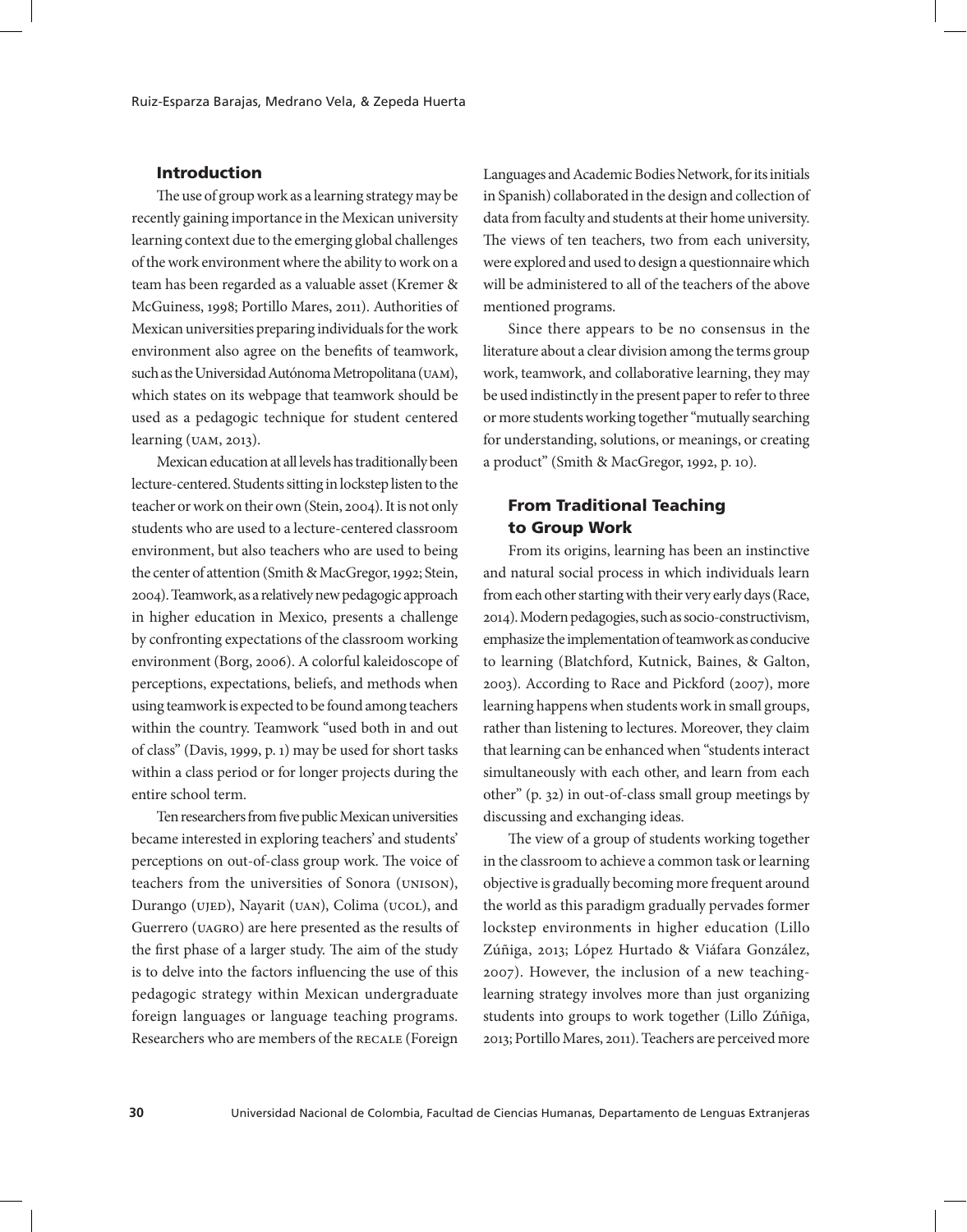as organizers or facilitators of learning experiences, while students are seen as active agents interacting with the course content (Zárate & Moiraghi de Pérez, 2004). Teachers who prepare group work activities no longer perceive of themselves as know-it-all experts delivering their wisdom, but as expert promoters or "designers of intellectual experiences" (Smith & MacGregor, 1992, p. 10) for their students.

### Benefits of Group Work

Group work has been reported to increase student active participation and enhance learning outcomes (Davis, 1999). The development of the highly valued transferable skills such as oral communication and the ability to solve problems has also been observed in small groups. Developing the ability to listen to others' ideas thoughtfully and analytically and build on others' work can only be done when working with others (Race, 2014). For the language classroom the use of group work increases each student's opportunity to use the target language (Long & Porter, 1985).

Despite benefits and advantages, misinterpretation of what group work entails and assuming that all individuals will naturally work in groups without problems or misunderstandings may yield a number of undesired outcomes. The challenge of out-of-class group work may be enhanced by the absence of a figure of authority to monitor the groups' activity. However, Fiechtner and Davis (1984) suggest that those groups that work in class and out-of-class create a more cohesive group, enhancing the learning experience through group work.

# Problems Acknowledged in the Literature

Motivation to work in a group is considered to be a severe obstacle when setting group work tasks (Kerr & Bruun; Morgan; as cited in Davies, 2009). Uncommitted group members may influence the whole group effort and dynamic when committed group members reduce their own efforts upon perceiving they are doing all of

the work. One of the common problems observed by both teachers and learners is the free rider, who seeks to take advantage of the work of others while reaping the benefits (Davies, 2009; Davis, 1999; McGraw & Tidwell, 2001; Medrano Vela & Delgado Alvarado, 2013; Quinn, 2012). Students' reaction to free riders may result in the *sucker effect* (Kerr as cited in Davies, 2009), which makes another group member become a free rider too. Large groups may promote the number of free riders, the sucker effect, or social loafing. A group member who does not feel part of the group may become a social loafer. Social loafing is characterized by a reduction of effort when forming part of the group in which members do not feel committed to the group (Davies, 2009).

Another common undesired outcome could be that students divide the work to be done into equal parts, later collected by the group member responsible for putting all the parts together and turning in the completed work. Though apparently every student would be working and doing his or her part, there is no discussion or interaction among group members (Medrano Vela & Delgado Alvarado, 2013; Oakley, Brent, Felder, & Elhajj, 2004), being unaware of the actual contents of the rest of the final product. Other problems faced by group members are type and quality of communication among group members, difficulty in attending out-of-class meetings, different perceptions on ethics and on the way the work should be approached, having different grade expectations and clear leadership among group members (McGraw & Tidwell, 2001).

A disadvantage observed specifically in language classroom group work may be that students with a higher command of the language, either written or oral, do most of the work (Davies, 2009). It is not only that a teacher may well perceive that the written paper or the oral presentation does not reflect the language ability of weaker students, the problem goes beyond that. Language level heterogeneity among group members may result in stronger students doing all the work without much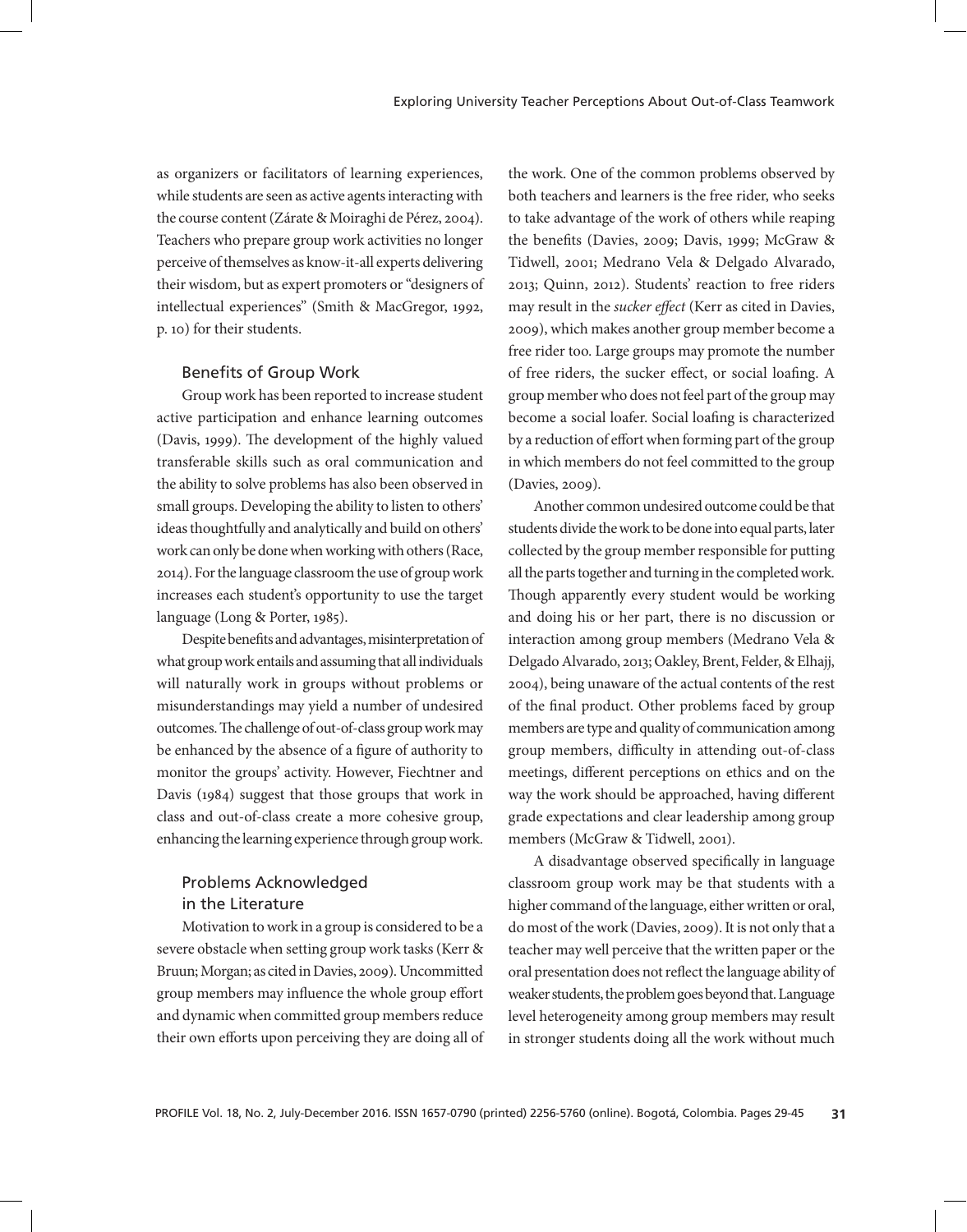participation from weaker students, depriving both strong and weak students from the benefit of discussion and ideas exchange.

### Grouping Students

The way groups are conformed is another aspect which may influence interaction among participants, thus affecting the group's outcome. Although teachers may think that students prefer selecting their group members, a study involving 155 students revealed that only one out of two participants reported having a good group experience in this situation (Fiechtner & Davis, 1984). The authors concluded that their worst experience in group work was with self-selected members, rather than with teacher-selected group members. Race (2014) claims that allowing students to decide who to work with could bring the advantage of members having a sense of belonging, though there is the risk of some students left without a group.

While some authors favor a teacher decision on group formation, though carefully planned (Blatchford et al., 2003; Hassanien, 2006; Johnson & Johnson, 1999; Parmelee & Michaelsen, 2010), others consider that some students may feel uncomfortable with the decision, and they should be allowed to change groups (Oakley et al., 2004; Zárate & Moiraghi de Pérez, 2004). Self-selected groups are reported to "have a higher propensity for cheating" (Oakley et al., 2004, p. 11) or to cover for one another, as illustrated in a recent study in México (Medrano Vela & Delgado Alvarado, 2013) where high achievers complained about working with free riders during the whole semester due to pre-existing relationships. High achievers felt relieved when final project group members were teacher-selected (Medrano Vela & Delgado Alvarado, 2013).

### Developing Group Work Skills

Undesired experiences and a sense of unworthiness may be avoided if sufficient attention is given to understanding the benefits and expectations of group work (Hassanien, 2006; McGraw & Tidwell, 2001) by all those involved. Oakley et al. (2004) claim that the management and interpersonal skills required to effectively participate in teamwork are not innate in students nor are they in teachers. Becoming effective group members who aim at effectively contributing and cooperating in the group's task achievement requires conscious effort on behalf of both the participants and the teachers. Students need to be helped in understanding the importance that being able to work in groups may have in their professional life (Oakley et al., 2004). However, working in groups requires the development or enhancement of the necessary skills. Oakley et al. add that students should be gradually introduced to group work participation and its characteristics. Ground rules established at the beginning of the task and clear establishment of roles, responsibilities, consequences, and expectations may be crucial for successful group work. Although participants should be able to take over the group's dynamics, the teacher may intervene when necessary.

The teachers' role is to provide appropriate scaffolding which will lead students to perceive the need to exchange ideas and discuss their points of view in route to building their own understandings and contribute to the groups' task (Lillo Zúñiga, 2013). Undeniably, it is the teacher's task to guide students who, upon arrival at university, may lack the required skills for being effective group members (Davies, 2009; Dolmans, Wolfhagen, van der Vleuten, & Wijnen, 2001; Hassanien, 2006; Smith & MacGregor, 1992).

# Previous Experiences and Group Work

It should not be expected for someone to be able to appropriately guide students on effective group work approaches when previous learning experiences have not included this approach to learning and teaching (Borg, 2006). Implementing group work requires more than changing the seating arrangement (Portillo Mares,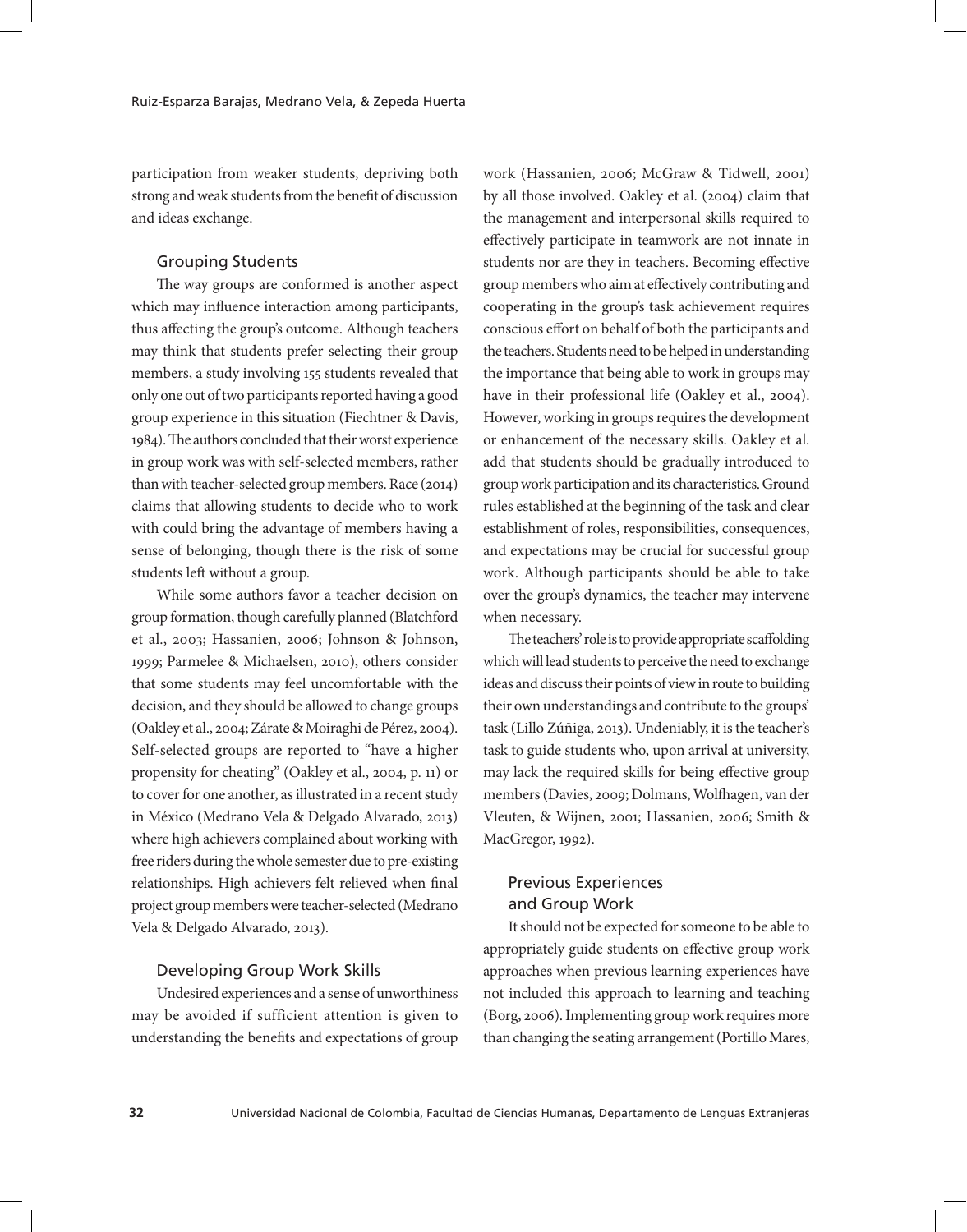2011; Quinn, 2012; Stein, 2004). Research literature has highlighted the importance of teachers' perceptions and beliefs which filter every interpretation of their work (Johnson & Johnson, 1999; Prieto Navarro, 2007; Woods & Çakir, 2011). Teachers who have only experienced a traditional approach to teaching will be guided by this principle in the classroom unless deep seated beliefs are challenged and modified, resulting in the adoption of new teaching practices (Borg, 2006). Only when existing beliefs based on previous experiences are challenged can these previous perceptions be reconsidered and modified (Hayes, 1995).

A review of the literature reveals that most studies regarding the implementation of group work, interactions, and teachers' and students' beliefs have mostly taken place in North America and Europe with few studies conducted in Ibero-America where Mexico is located. An example is a research project conducted in 2004 and 2005 where López Hurtado and Viáfara González (2007) look into the implementation of a cooperative learning approach in the public school context in Colombia. The ability to work on teams is one of the generic competences many Mexican universities seek to help students develop. The researchers from the five universities involved in this research project considered that, in order to plan the development of this competence, it was first necessary to find out the beliefs regarding group work of those involved in its implementation: teachers and students.

# Description of the Study

# Aim

As stated above, the aim of this study was to explore university teacher perceptions of the ba in English language teaching  $(\text{ELT})$  or similar programs at the five universities previously described about out-of-class teamwork. Specifically, the study sought to find out teachers' opinions of teamwork in relation to learning and whether these teachers assigned students activities to be carried out in teams and out-of-class. The study also aimed to discover whether the teachers organize this type of work and the ways in which they carry out this organization.

# Research Design

This is the first phase of a larger mixed-mode research project which seeks to find out the teachers' and students' perceptions about out-of-class teamwork and whether problems are common in five state universities in Mexico in the Bachelors in the ELT program or similar programs with the purpose of finding solutions. Therefore, this study will collect qualitative data from a small sample of teachers from the five universities to find out these perceptions. The information from the data will serve to develop a questionnaire to be applied to the rest of the teachers and students to compare the results. Therefore, the present study is one of the most relevant parts of the whole research since it is foundational to the development of the instruments to be applied in future stages of the research to all of the teachers and students of the mentioned programs in participating universities.

In exploring teacher thinking, the current paper is qualitative in nature and consistent with Denzin and Lincoln's (1994) description of the nature of qualitative inquiry by exploring and "understanding phenomena from the point of view of the participants" (p. 2). The instrument was a semi-structured interview which provided uniformity and flexibility by guiding the interviewing process with the questions but at the same time giving researchers freedom to delve into interesting aspects and issues of responses. There were seven questions in the interview which was carried out in Spanish, the participants' mother tongue (see Appendix a for the English version of the interview). The purpose of the first question was to find out teachers' opinion about teamwork in general while the second question intended to uncover whether teachers used out-of-class teamwork and the type of work they assigned. The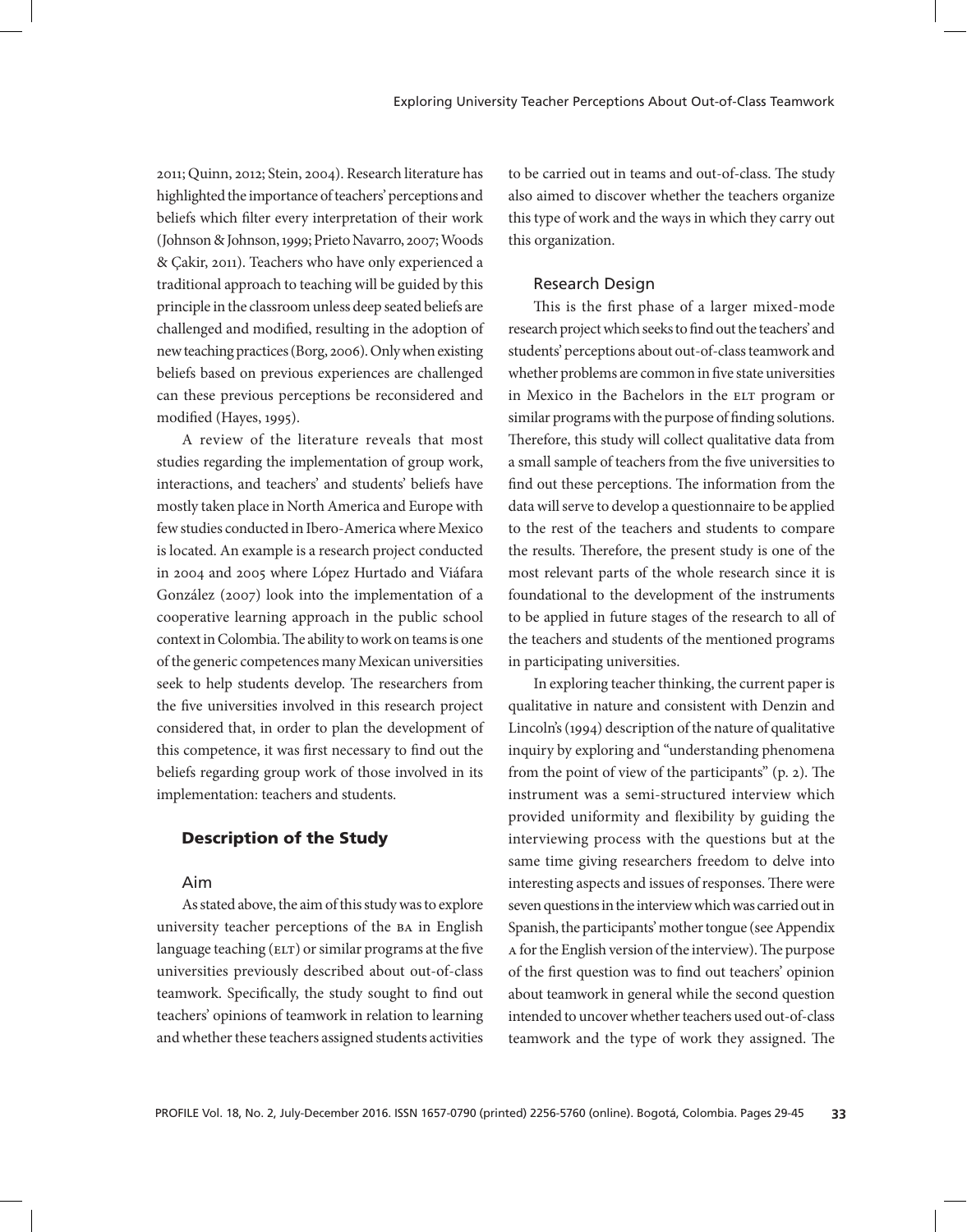third question investigated whether this collaboration was of common use while the fourth question tried to detect the way teachers organized teamwork. The fifth and sixth questions sought to discover the advantages and disadvantages teachers perceived about out-ofclass teamwork while the last question asked for their perception about what students thought about this topic.

# **Participants**

The participants were a small group of ten teachers belonging to the five universities. One full-time teacher and one part-time teacher from each university were interviewed to collect data from the two types of teachers who work at these five state universities.

# Data Collection

One researcher in each university got in touch with the teachers, briefly explaining the research and asking for their collaboration. A consent form was signed by those willing to participate, allowing for the interview to be audio recorded. Five of the researchers and the ten teachers agreed on the time and place for the interview to take place, which lasted approximately an hour. Recordings were later transcribed. Confidentiality is guaranteed by referring to participant teachers as Teacher  $1 (T1)$ , Teacher  $2 (T2)$ , and so on.

#### Data Analysis

A data-driven approach was used to create a framework for analyzing all the information provided by teachers. LeCompte and Goetz (1982) state that "creating categories for coding is the first step of analysis" (p. 39) in qualitative research. Therefore, open and axial coding was carried out first to allow the themes to emerge from the data following the suggestions for data reduction made in Creswell (1998) and LeCompte and Goetz. Open coding was conducted by half of the researchers. This consisted of reading the ten teachers' transcripts several times and writing down all the themes they talked about in order to discover, compare, and

contrast the emerging themes. Axial coding was then conducted. Themes similar in meaning were grouped to form broader themes. Data were read again by these researchers and themes and subthemes were compared, contrasted, discussed, and agreed upon by the researchers. Then, transcriptions and the open and axial coding were sent to the rest of the researchers to be examined for corroboration, thus conducting a member check which is getting interpretations revised by colleagues as suggested by LeComte and Goetz. The seven broad themes and 14 subthemes that emerged from the data can be seen in Table 1.

|  | Table 1. Themes and Subthemes of Teachers' |  |
|--|--------------------------------------------|--|
|  | <b>Perceptions About Teamwork</b>          |  |

| Theme                       | Subtheme           |
|-----------------------------|--------------------|
|                             | a) Positive        |
| 1. Opinions                 | b) Negative        |
|                             | a) Class delivered |
| 2. Assignment Types         | b) Oral production |
|                             | c) Virtual         |
| 3. Frequency Factors        |                    |
| 4. Organizational Processes |                    |
|                             | a) Learning        |
| 5. Advantages               | b) Abilities       |
|                             | c) Motivation      |
|                             | a) Organization    |
| 6. Problems                 | b) Training        |
|                             | c) Assessing       |
|                             | a) Positive        |
| 7. Perceptions of Students' | b) Negative        |
| Opinions                    | c) Neutral         |
|                             | d) Group dependent |

### Results and Discussion

#### **Opinions**

Teachers' perceptions about teamwork were positive and negative. With regard to the positive perceptions, Teacher 1 expressed that what an individual student can do is not comparable in quality to what three can do and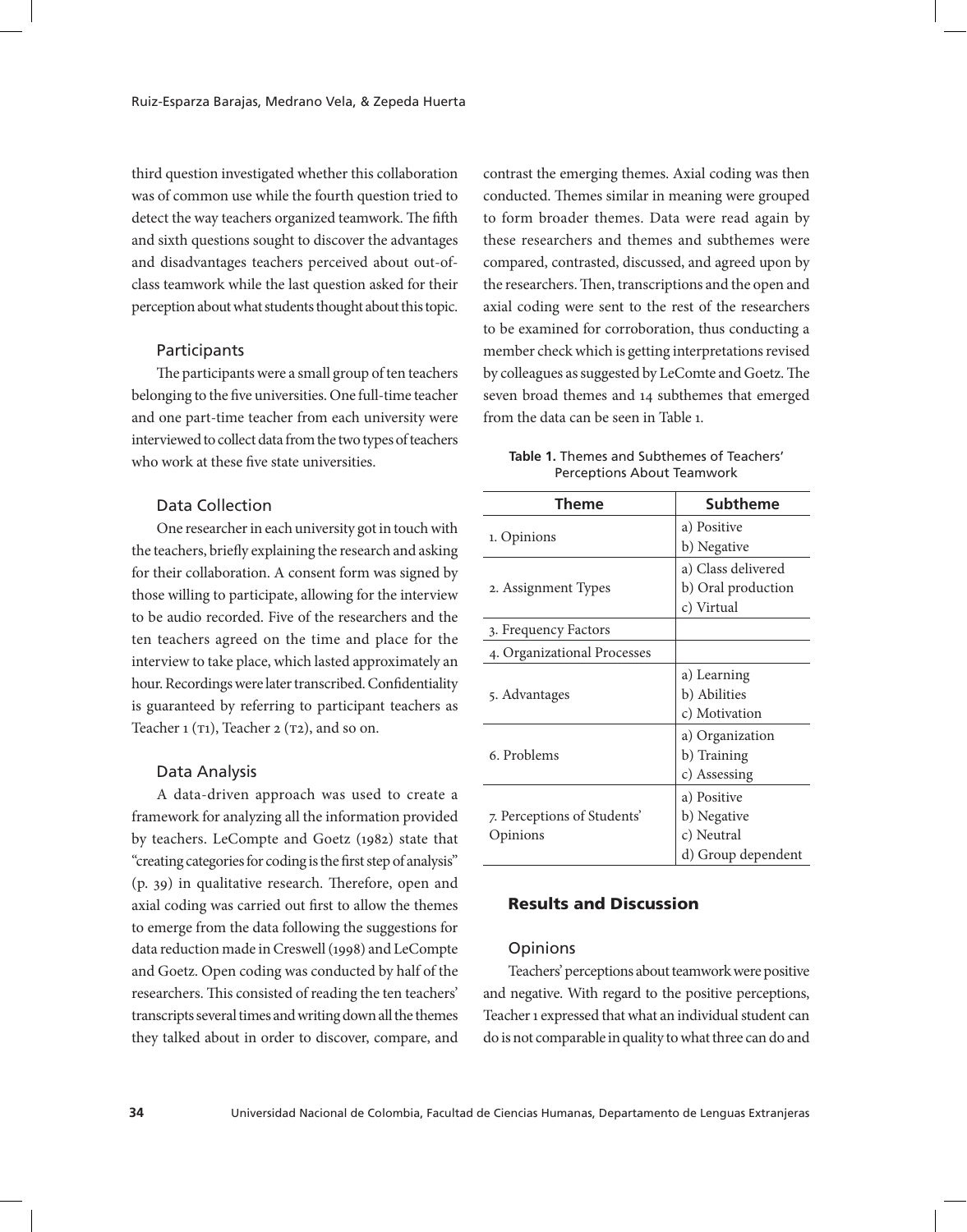also that teamwork sums ideas, opinions, experiences, and knowledge. This teacher's comment reflects what students reported in Hassanien's (2006) study where the exchange of ideas was perceived as a valuable experience. A very interesting argument was posed by Teacher 7, who at first said that the importance of teamwork depended on the theories of learning that teachers support. He explains that if a teacher conceives learning as a social process as in socio-constructivism, then the teacher will logically devise activities to have teamwork. Teacher  $\frac{1}{7}$ adds that students need to develop teamwork abilities for the workplace, as stated by Kremer and McGuiness (1998), Portillo Mares (2011), and Race (2014). He further states that teamwork "is fundamental" regardless of theories of learning because nevertheless, teachers should prepare students for the labor market where they will need to work as teams. There were three other teachers who mentioned the importance of the development of group work skills for the workplace. Two full time teachers ( $T1$  and  $T5$ ) commented that group work is a process, acknowledging working on teams is not a natural ability that needs to be developed, as stated above by Davies (2009), Lillo Zúñiga (2013), López Hurtado and Viáfara González (2007). Teachers' statements as a whole suggested that the reasons for the positive opinions about teamwork are related to quality of work (T1), theories of learning ( $T7$ ), and students' future employment needs. Teacher 8 mentioned that it was through group work that cooperation skills and empathy towards others was developed, as claimed by Smith and MacGregor (1992).

On the other hand, there were some negative opinions expressed by three teachers. Teacher 8 considers teamwork could be effective and enriching, elaborating on the use of the word "could" because it doesn't necessarily occur due to interior group dynamics. Teacher 9 adds that when real teamwork is carried out, it is good, but that the students do not really know how to work on teams. These two comments reinforce the acknowledgement that working in groups requires special abilities and skills which may not be innate in all

individuals. These statements unveil teacher awareness of problems in teamwork but they perceive that the problems are on the students' side, disregarding the teachers' role in the development of these skills. Two teachers (T1 and T2) commented that students did not feel comfortable when working in groups. This comment may reveal students' previous negative experiences during group work; arguably, developing group work skills could modify those feelings. It is noteworthy that, as a whole, teachers' opinions about teamwork are positive.

# Assignment Type

Assignment types were very varied and were classified as *class delivered*, *oral production*, and *virtual*. Examples of class delivered were planning microteaching, actual microteaching, videos, and article summaries. Examples of oral production were presentations, application of theory in practice, phonetics, different projects, exhibits and explanations of them. Finally, examples of virtual assignments were online research surveys and interviews. Teacher 4 explains that these last two assignments belong to his Research Methodology II course where students have to learn to investigate in preparation for their thesis work.

#### Frequency Factors

The frequency of teamwork assignments varied from two teachers that preferred teamwork carried out in class to two teachers who planned this type of work after every unit and for each of the partials, as can be observed next. Teacher 1 said that in the English class he assigns teamwork after each unit while Teacher 3 states that in practical courses it is easier to assign teamwork of what was seen in class such as designing material for ELT. Teachers also said that the assignments depended on the type of course  $(\tau_3)$ , topic, homework, and semester of instruction as in Teacher 10's comment in which he said that he didn't assign out-of-class teamwork to the first semester students until they had more experience carrying out teamwork.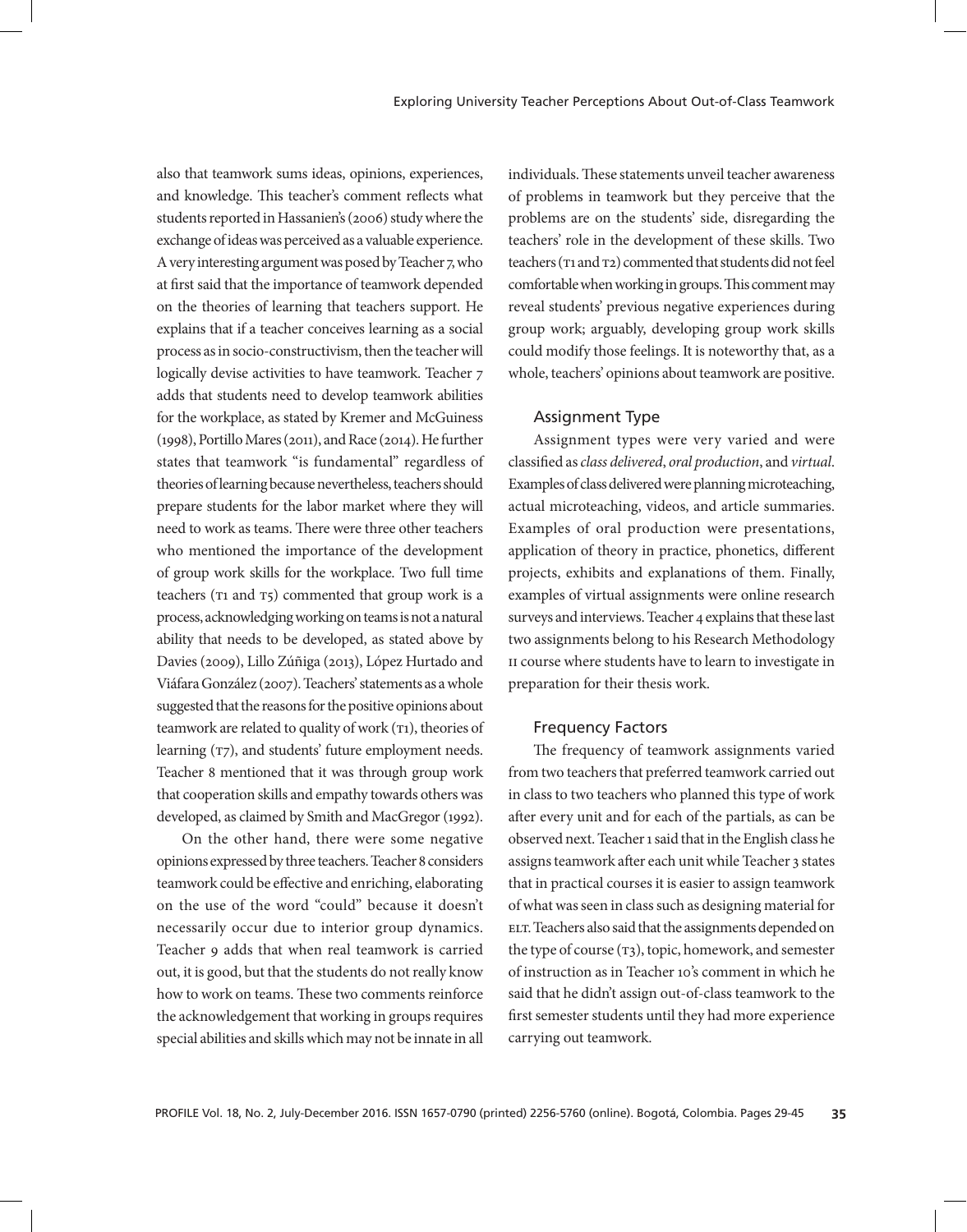# Organizational Processes

As stated above, teachers perceived the organization of out-of-class teamwork as a process. The way in which teamwork is organized by teachers is varied, consisting of a number of steps. For instance, Teacher 1 divides the group depending on the number of students and the course time. He assigns themes, asks for progress, monitors, and carries out a final revision. Teacher 2 said that if he sees that the group is not integrated, he makes changes in team members. This comment echoes Oakley et al. (2004) and Zárate and Moiraghi de Pérez (2004) above, when stating that there are times when groups are experiencing difficulties and teachers need to intervene. Teacher 3 adds that he assigns teamwork at the beginning of the course presenting instructions, things to include, places to search for the information, the things to be evaluated, and the way students are going to be evaluated.

Data above suggest that teachers are aware that teacher intervention is important in organizing the teams, monitoring, rearranging a group when necessary, and providing clear expectations of the work to be carried out.

One interesting issue that was unveiled and reported by five teachers was concerning the ways in which students are organized into groups. While most literature suggests groups should be teacher-selected (Davis, 1999; Fiechtner & Davis, 1984), Teachers 6 and 7 expressed that they let students organize themselves while Teacher 4 said that it was teacher led. In addition, Teachers 3 and 8 commented that they carried out both types of organization (Fiechtner & Davis, 1984). Finally, Teacher 10 expressed a surprising statement by saying that to avoid only one or two students working, he does not organize out-of-class teamwork anymore, only in-class. This teacher is aware of the common problems taking place in group work, such as the free rider, the sucker effect (Davies, 2009), or the division of work without any discussion among team members (Davis, 1999; Medrano Vela & Delgado Alvarado, 2013; Oakley et al., 2004). This statement, in addition to some of the statements issued for *frequency factors* in which teachers preferred to control teamwork in class, suggests problems. Although most of the teachers stated positive opinions of this type of work, at a later stage of the interview negative perceptions started to arise. This point will be discussed in the Problems section of this paper.

#### Advantages

The three main advantages perceived by teachers are related to learning, abilities, and motivation. All the teachers agreed that by sharing knowledge and discussing ideas with their peers, student learning is enhanced. Examples of this interpretation are given as follows: Teacher 9 said that learning is standardized because the less knowledgeable students learn from the ones that know more since the knowledgeable students push the less knowledgeable ones to reach a higher standard to complete the assignment. Teacher 7 stated that by collaborating with each other, students reach a deeper, meaningful, and permanent level of learning (Davis, 1999). Teacher 7 explained that students share ideas and argue what should the assignment include and later the content to be included is revised and agreed upon among them. Teacher 10 added that it helps students to get used to problems and allows for strategy development to solve interpersonal conflicts (Oakley et al., 2004). Therefore, at the same time that students are involved in deep learning (Entwistle & Waterston as cited in Davies, 2009), they develop cognitive and social abilities (Kremer & McGuiness, 1998; Lillo Zúñiga, 2013). Finally, regarding motivation, Teacher 2 expressed that the synergy, force, and energy that the team creates is higher than the one an individual would produce, boosting students' motivation. Participants perceived many advantages in the use of group work as a learning strategy.

#### Problems

Teachers specified that the problems perceived in out-of-class teamwork were mostly related to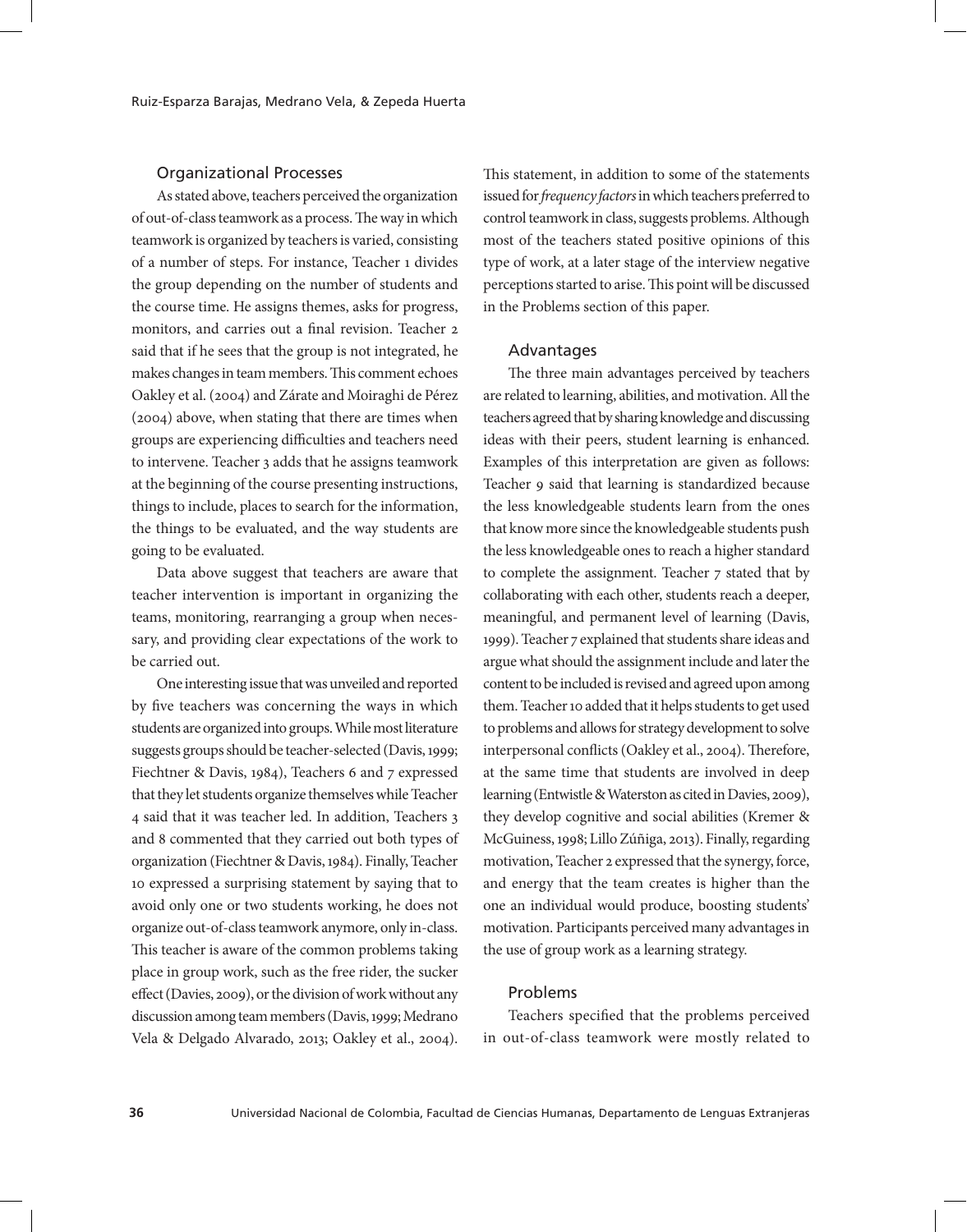organization, training, and assessing. For the first subtheme, organization, Teachers 6 and 7 said that sometimes teachers cannot afford the amount of extra work and effort the organization of teamwork requires. Teacher 7 stated that teachers need to invest time to convince people, train them, and follow up on their teamwork. The wording used by Teacher 7 is interesting since he has to "convince" students which could suggest that students are not willing to participate. This comment is consistent with comments above which state that students need guidance and training when working on teams and teachers need to have the time to do it. Another problem mentioned was the selection of group members, which was regarded as "problematic" by Teacher 2 since he said that teacher selection functions partially and student selection functions better.

In relation to the problems of the subtheme, *training*, each of the ten teachers emphasized the need for training students. As Teacher 3 clearly explained, there are students that do not know how to work on teams, however, their individual work is quite good. Later, Teacher 3 added that it would be good to train them so that they really work on teams. Eight teachers agreed that all the work is carried out by only some of the team members and there are ones that do not work but get the credit. Clearly free riding is a common problem. Lack of student commitment, difficulties in getting together, conflict among them, incorrect planning, and work distribution were also mentioned by participants as sources of conflict. All these difficulties experienced by team members reflect a lack of understanding of what group work really entails. Development of the abovementioned transferable skills may help them overcome these negative experiences and learn to interact with others despite the difficulties encountered.

One quite worrisome issue was that only Teacher 2 stated the need for training teachers to implement teamwork. This finding suggests that the majority of the teachers perceive that they do not need any training and that it is the students who should be trained. Teacher 7

stated that he never imposes on the organization of the team members while Teacher 3 states that sometimes there are students that he knows will do the work of their friends. In addition, Teacher 8 gives the assignment in written form to make sure students understand the task and only "sometimes" organizes the groups. This reveals a lack of awareness of the teachers' role in helping students develop group work values and skills. Teachers are to provide appropriate guidance; however, for such guidance to be delivered, teachers themselves need to develop the skills to become effective group work developers.

Concerning the subtheme of assessing, Teacher 5 argued that the team is evaluated and not the ones who worked. This comment suggests the awareness of the presence of free riders or social loafing. Teacher 10 added that if peer evaluation is carried out, students cover for each other, assigning maximum marks regardless of their awareness of work imbalance within the team. Although the teacher does not mention whether this was a team where the students selected their group members, it is clear that there is either friendship or peer pressure among team members to cover for each other. Although Teacher 10's comments reveal knowledge about modern pedagogies in favor of teamwork promotion, he refused to assign out-of-class teamwork because he couldn't be sure whether all of the group members worked.

# Perceptions of Students' Opinions

Teachers had a variety of comments about students' thinking in relation to out-of-class teamwork. Positive assumptions were voiced only by Teacher 5, who stated that when students become aware that they are actually learning they get engaged and even enjoy looking at other teams' work. In contrast, two participants said their students thought teamwork undermines their individual effort  $(T1, T9)$  and another two mentioned they disliked it due to difficulties in getting together (t5, t7). Other perceptions against teamwork were related to time consumption  $(T_5, T_9)$  and problems on agreeing on what is to be done  $(T2)$ .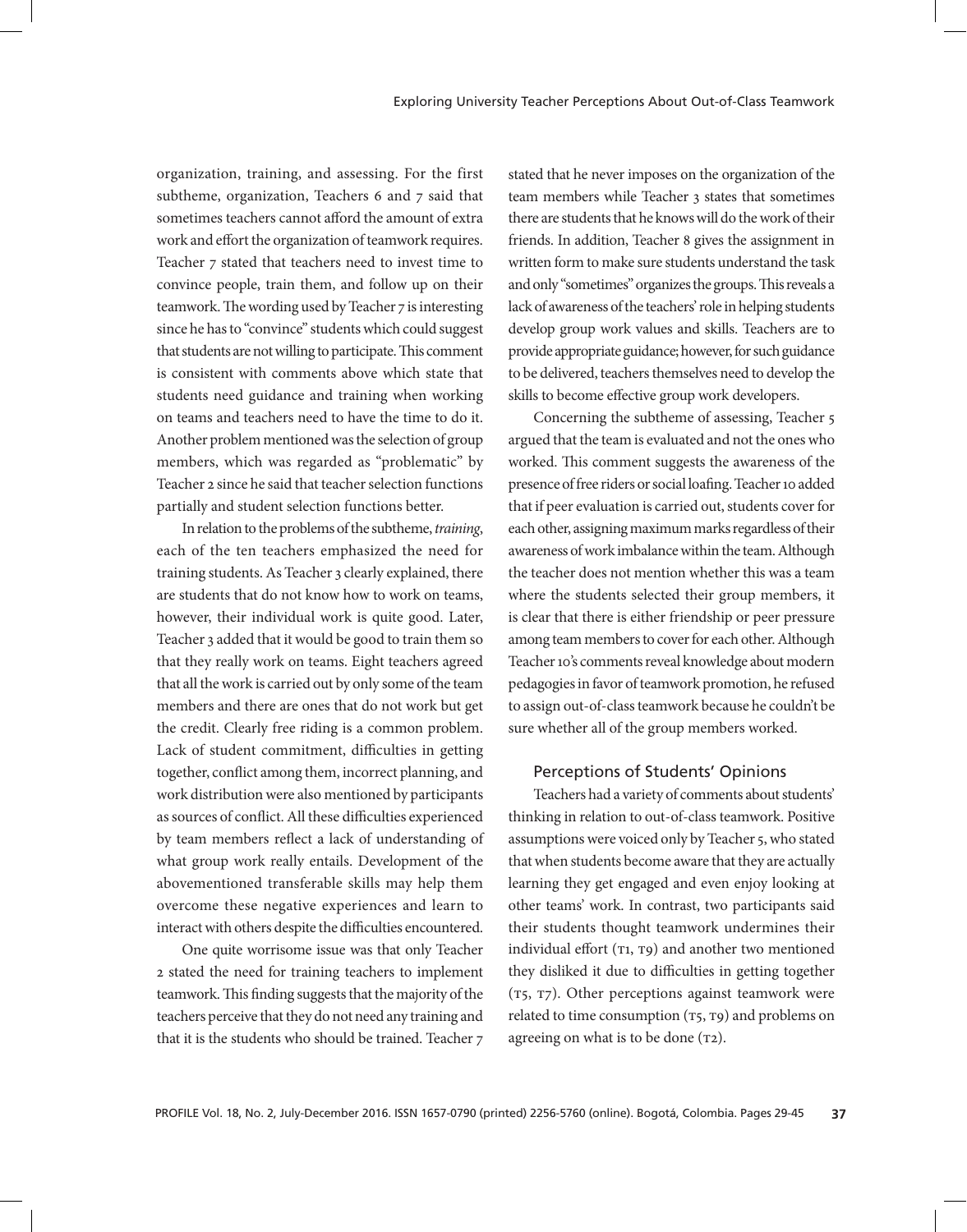Neutral views were in terms of students being indifferent to teamwork  $(\text{t}_4)$  and unawareness of their students' perceptions about working on teams ( $T8, T10$ ). Finally, under the *group dependent* subtheme, success in group work was subject to how members got along with each other  $(T3, T8)$ . Negative views referred to the teachers' perceptions regarding the students' lack of awareness of the importance of teamwork for the development of the transferable skills, abilities, and values which are likely to be important in their future professional life. For instance, the abilities are to carry out a professional project in the workplace together with other coworkers, being able to accept constructive criticism, and arguing, negotiating, and sharing ideas with others.

To summarize, the participants' data were very informative and rich in insights. At the beginning of the interviews most teachers stated positive perceptions about teamwork. Their comments disclosed awareness of the theoretical aspects about modern theories of learning and pedagogy which emphasize the implementation of teamwork since the teachers were at ease discussing the benefits associated with socio-constructivism and collaborative learning, as should be recalled. Moreover, a noteworthy issue was that teamwork was judged "crucial" regardless of the theories of learning because it was perceived as a skill students needed to acquire for future employment. However, teachers were also quite aware of the problems that teachers and students face. They are related to organization, student training, and assessing this type of work. As should be recalled, among the sources for these problems were the difficulty for students to meet, free riders due to differences in commitment to the task assigned, and conflicts among students who only like to work with their friends. All of the teachers stated that students did not know how to work as teams. However, it was not mentioned who would be responsible for providing the training. Currently, in the Mexican context, it is unlikely for students to reach university already possessing the

skills to work as teams. Therefore, teachers need to be prepared to develop these skills in the students.

Half of the participants said their students' perception towards teamwork was not positive. The most important issue that arose from this study was the suggestion that the benefits of collaborative learning and socioconstructivism are not being reached. This is because partial learning is being achieved instead of deep learning since the lack of student commitment, conflict among students, incorrect work distribution, and working only with friends are not conducive to learning.

It should be recalled that the following step in the research was to develop a survey using the teachers' perceptions that were stated by them. Because of the relevance of the findings, it was now considered crucial by the researchers to continue investigating teachers' thinking about out-of-class teamwork and to survey all of the staff of the five universities to have a broader perspective and to corroborate results.

#### Designing the Survey

The perceptions taken from the analysis of the teachers' data were foundational in designing the new instrument. All of the teachers' perceptions were listed and then separated into single statements so that they contained only one idea. To simplify the organization of the survey, similar statements were grouped together in sections. At the end, the survey contained five sections and 43 statements. The final version of the survey can be observed in Appendix в. It is important to mention that the study was conducted in Spanish since this is the mother tongue of nine of the teachers to be sampled. The exception was a French teacher. The measurement scale used for the five sections corresponded to a 6-point positively-packed agreement rating-scale consisting of two negative and four positive points, following Brown (2004). Number 1 corresponded to *strongly disagree* and 6 to *strongly agree*.

The survey was then piloted with two teachers from each participant university. Upon answering it, they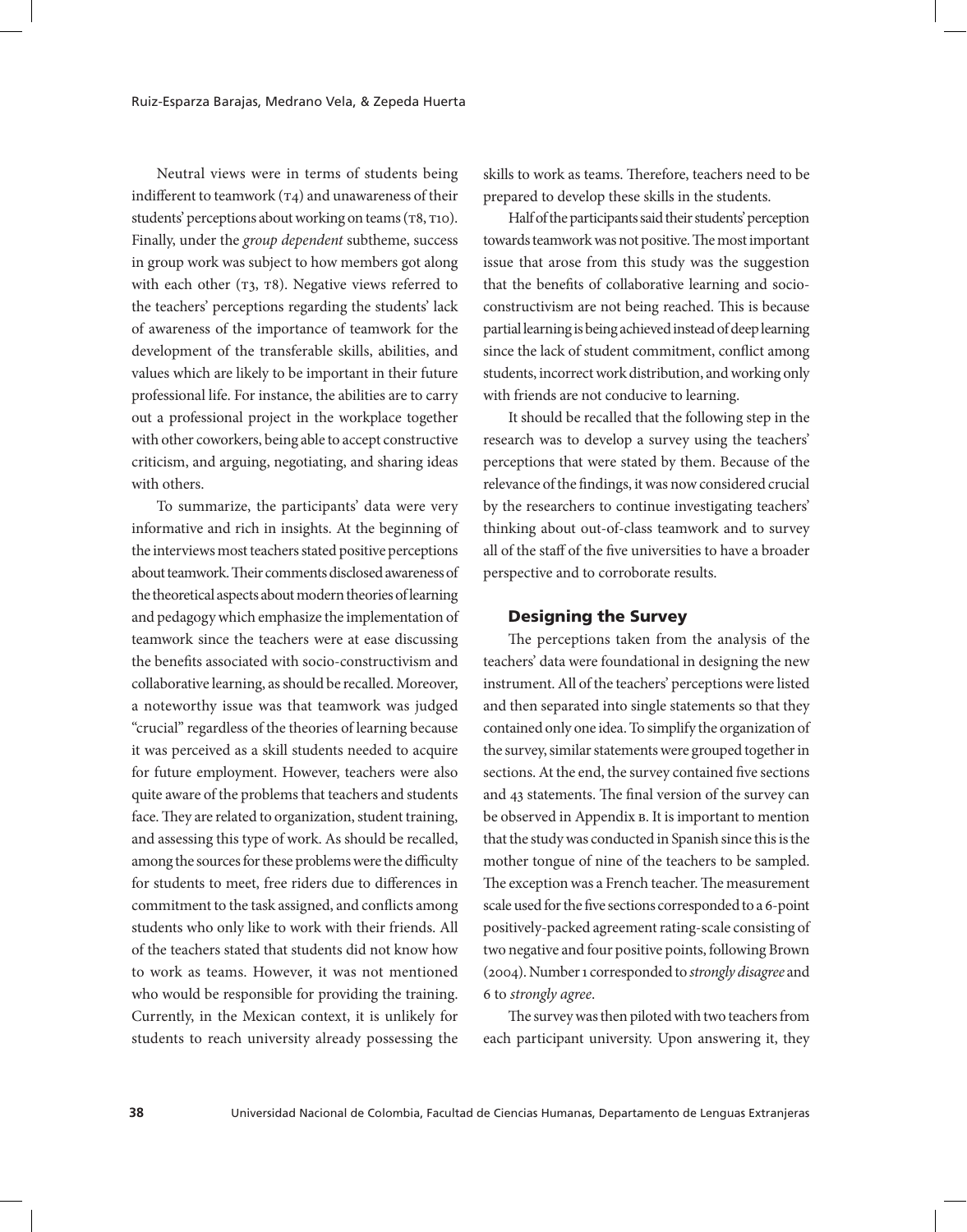provided feedback on the content and the format. This was discussed by five participant researchers and the survey was edited. Modifications included statement rewriting for clarity and changing an agreement scale for a frequency one for the last section of this instrument, that is, section e, items 33 to 43 (see Appendix b).

Once the survey was completed it was sent to the other researchers for their comments. The survey was perceived to be ready (see English version in Appendix b).

#### Conclusion

The aim of the study was fulfilled since it was possible to explore the thinking of a small number of university teachers of the Bachelors in the ELT program or similar programs in five universities. Teachers' initial comments were positive, however, a contrasting point of view was revealed when addressing practical issues regarding implementation and follow-up of task assigned. Teachers perceived group work was not being successful in promoting deep learning and in developing the social and cognitive abilities expected in students. This failure was attributed to students' lack of knowledge and ability to work on teams. Student training in this respect was perceived to be required unanimously.

Literature clearly states that it is the teachers' task to develop the skills to work on teams. However, it may be expected that earlier education levels of instruction should have developed these skills. The reality in the Mexican university context is that many of our students have not acquired the skills which would provide many benefits during their student life and could empower them upon joining the world of work. Therefore, it is essential that teachers include in their courses strategies to develop teamwork abilities and skills in their students. In the event that training for students were to be provided, teachers would also need to develop the abilities to effectively plan, organize, monitor, and evaluate teamwork that will enable them to cope with the challenges which may still arise.

As the results of this study unveiled some serious issues, the need to confirm the results is of great importance. Therefore, the survey will collect the perceptions of all of the full-time and part-time teachers of the participating ba in English language teaching program or similar programs, or at least of a greater sample of teachers in the five different state universities.

#### References

- Blatchford, P., Kutnick, P., Baines, E., & Galton, M. (2003). Toward a social pedagogy of classroom group work. *International Journal of Educational Research, 39*(1-2), 153-172. http://dx.doi.org/10.1016/S0883-0355(03)00078-8.
- Borg, S. (2006). *Teacher cognition and language education: Research and practice*. London, uk: Continuum.
- Brown, G. T. (2004). Measuring attitude with a positively packed self-report agreement rating scale. *Psychological Reports, 94*(3), 1015-1024. http://dx.doi.org/10.2466/ pr0.94.3.1015-1024.
- Creswell, J. W. (1998). *Qualitative inquiry and research design: Choosing among five traditions*. Thousand Oaks, ca: Sage.
- Davies, W. M. (2009). Groupwork as a form of assessment: Common problems and recommended solutions. *Higher Education*, *58*(4)*,* 563-584. http://dx.doi.org/10.1007/ s10734-009-9216-y.
- Davis, B. G. (1999). Cooperative learning: Students working in small groups. *Speaking of Teaching: Stanford University Newsletter on Teaching, 10*(2), 1-4.
- Denzin, N. K., & Lincoln, Y. S. (Eds.). (1994). *A handbook of qualitative research*. Thousand Oaks, ca: Sage.
- Dolmans, D. H., Wolfhagen, I. H., van der Vleuten, C. P., & Wijnen, W. H. (2001). Solving problems with group work in problem-based learning: Hold on to the philosophy. *Medical Education, 35*(9), 884-889. http://dx. doi.org/10.1046/j.1365-2923.2001.00915.x.
- Fiechtner, S. B., & Davis, E. A. (1984). Why some groups fail: A survey of students' experiences with learning groups. *Journal of Management Education, 9*(4), 58-73. http:// dx.doi.org/10.1177/105256298400900409.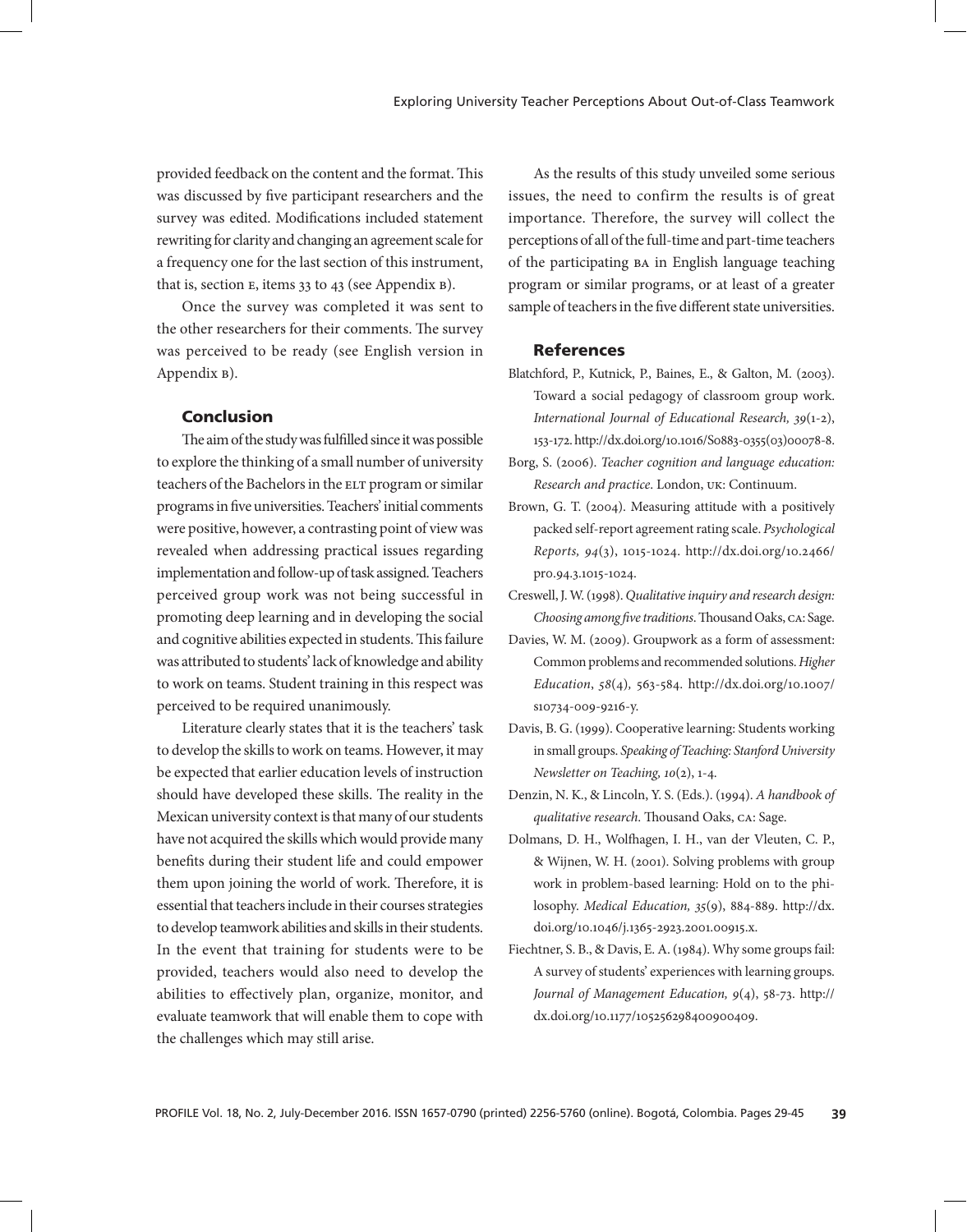- Hassanien, A. (2006). Student experience of group work and group assessment in higher education. *Journal of Teaching in Travel and Tourism, 6*(1), 17-39. http://dx. doi.org/10.1300/J172v06n01\_02.
- Hayes, D. (1995). In-service teacher development: Some basic principles. *English Language Teaching Journal, 49*(3), 252-261. http://dx.doi.org/10.1093/elt/49.3.252.
- Johnson, D. W., & Johnson, R. T. (1999). Making cooperative learning work. *Theory into Practice*, *38*(2), 67-73. http:// dx.doi.org/10.1080/00405849909543834.
- Kremer, J., & McGuiness, C. (1998). Cutting the cord: Student-led discussion groups in higher education. *Education + Training, 40*(2), 44-49. http://dx.doi. org/10.1108/00400919810206848.
- LeCompte, M. D., & Goetz, J. P. (1982). Problems of reliability and validity in ethnographic research. *Review of Educational Research, 52*(1), 31-60. http://dx.doi. org/10.3102/00346543052001031.
- Lillo Zúñiga, F. G. (2013). Aprendizaje colaborativo en la formación universitaria de pregrado [Collaborative learning in undergraduate university education]. *Revista de Psicología uvm, 2*(4), 109-142.
- Long, M. H., & Porter, P. A. (1985). Group work, interlanguage talk, and second language acquisition*. tesol Quarterly, 19*(2), 207-228. http://dx.doi.org/10.2307/3586827.
- López Hurtado, M. E., & Viáfara González, J. J. (2007). Looking at cooperative learning through the eyes of public schools teachers participating in a teacher development program. *profile Issues in Teachers' Professional Development, 8*(1), 103-120.
- McGraw, P., & Tidwell, A. (2001). Teaching group process skills to mba students: A short workshop. *Education + Training, 43*(3), 162-171. http://dx.doi.org/10.1108/ EUM0000000005461.
- Medrano Vela, C. A., & Delgado Alvarado, N. (2013). Challenging perspectives in dealing with the drawbacks of group work. *recale Journal, 1*(2), 72-85.
- Oakley, B., Brent, R., Felder, R.M., & Elhajj, I. (2004). Turning student groups into effective teams. *Journal of Student Centered Learning, 2*(1), 9-34.
- Parmelee, D. X., & Michaelsen, L. K. (2010). Twelve tips for doing effective team-based learning (тв<sub>L</sub>). *Medical Teacher*, 32(2), 118-112. http://dx.doi.org/10.3109/01421590903548562.
- Portillo Mares, D. M. (2011, July 29). Trabajar en equipo desde el aula [Teamwork from the classroom]. *cnnexpansion*. Retrieved from http://www.cnnexpansion.com/ opinion/2011/07/28/trabajar-en-equipo-desde-el-aula.
- Prieto Navarro, L. (2007). *Autoeficacia del profesor universitario: eficacia percibida y práctica docente* [Efficacy of university professors: Perceived efficacy and teaching practice]. Madrid, es: Narcea.
- Quinn, T. (2012). g-r-o-u-p-w-o-r-k Doesn't spell collaboration. *Phi Delta Kappan, 94*(4), 46-48. http://dx.doi. org/10.1177/003172171209400412.
- Race, P. (2014). *The lecturer's toolkit: A practical guide to assessment, learning and teaching*. London, uk: Routledge.
- Race, P., & Pickford, R. (2007). *Making teaching work: 'Teaching smarter' in post-compulsory education*. London, uk: Sage.
- Smith, B. L., & MacGregor, J. T. (1992). What is collaborative learning? In A. Goodsell, M. Maher, V. Tinto, B. L. Smith, & J. T. MacGregor (Eds.), *Collaborative learning: A sourcebook for higher education* (pp. 11-30). University Park, pa: National Center on Postsecondary Teaching, Learning, and Assessment.
- Stein, R. (2004). Mexican and u.s. schools: A world apart. *The Term Paper, 3*(1), 4-5.
- Universidad Autónoma Metropolitana. (2013). *Técnicas didácticas centradas en el alumno* [Learner-centered teaching techniques]. Retrieved from http://hadoc.azc. uam.mx/tecnicas/aprendizaje.htm.
- Woods, D., & Çakir, H. (2011). Two dimensions of teacher knowledge: The case of communicative language teaching. *System, 39*(3), 381-390. http://dx.doi.org/10.1016/j. system.2011.07.010.
- Zárate, H. Z., & Moiraghi de Pérez, L. E. (2004). *El grupo en el aprendizaje: ventajas y desventajas de la técnica de la dinámica de grupo* [The learning group: Advantages and disadvantages of the group dynamics technique]. Retrieved from http://www.unne.edu.ar/unnevieja/Web/ cyt/com2004/1-Sociales/S-039.pdf.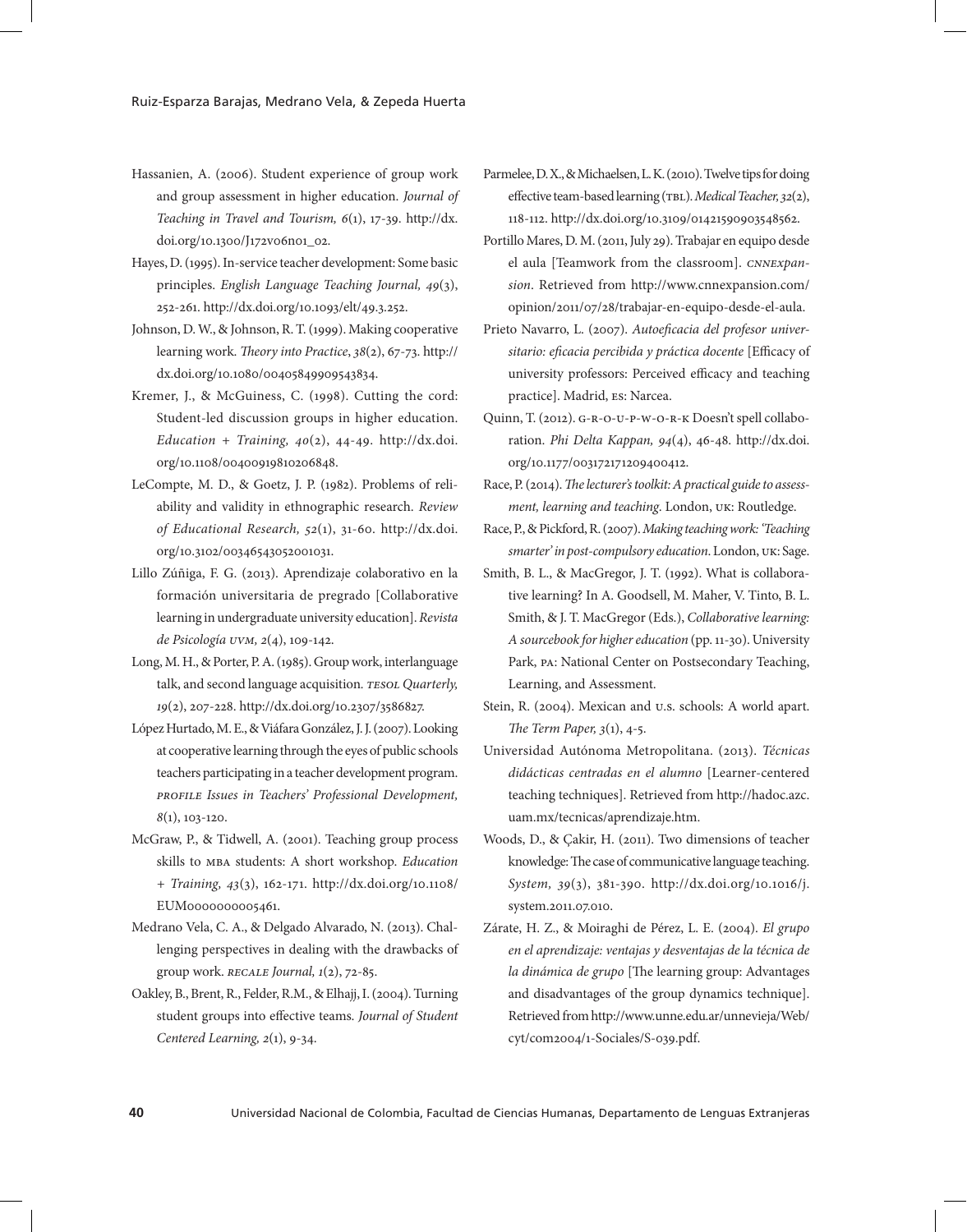# About the Authors

**Elizabeth Ruiz-Esparza Barajas** holds a Doctor of Applied Linguistics from Macquarie University at Sydney and an ma in Education from the University of London. She is a full time professor and researcher at the University of Sonora in Mexico. She has held different administrative positions. Her research interests are teacher education and assessment.

**Cecilia Araceli Medrano Vela** has an ma in Educational Technology and elt from the University of Manchester and is currently a php student at the University of Southampton. She is a full time professor and researcher at the University of Durango in Mexico. Her research interests are competence development and assessment.

**Jesús Helbert Karim Zepeda Huerta** has an ma in Applied Linguistics from the Universidad Autónoma de Nayarit where he teaches economics, technology, material design, and language teaching. He participated in exchange programs for English language teacher education in the usa. He belongs to the educational policies, language, and tourism research group.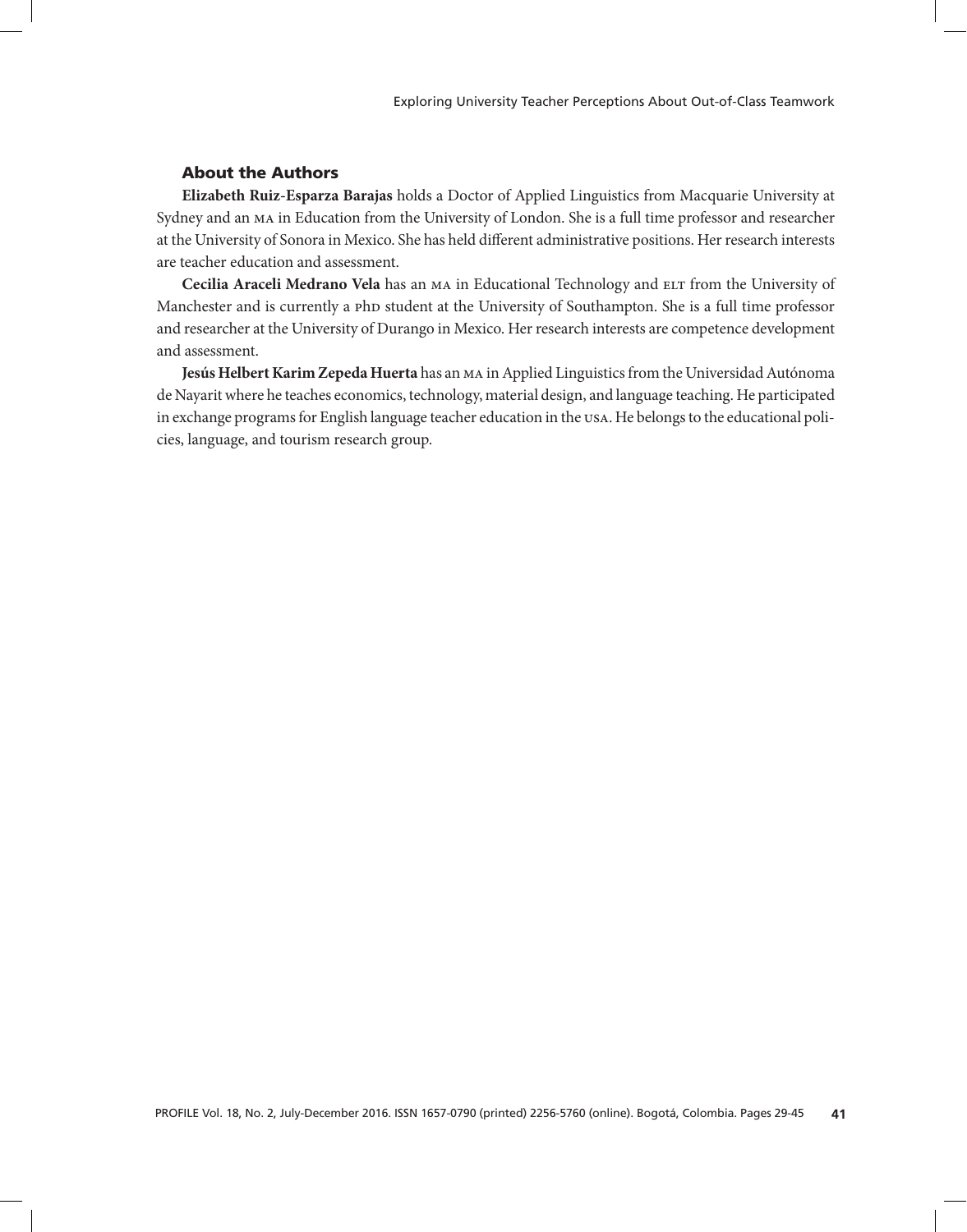# Appendix A: Semi-Structured Interview for Teachers1

- 1. What is your opinion about teamwork?
- 2. What type of out-of-class teamwork assignments do you plan for students to carry out?
- 3. How often do you assign out-of-class teamwork?
- 4. How do you organize from your classroom out-of-class teamwork? What else do you do?
- 5. What advantages have you seen in out-of-class teamwork?
- 6. What are the main problems that you have encountered in out-of-class teamwork?
- 7. On a scale of 1 to 10, to what extent do your students like you to assign them out-of-class teamwork? Why?

<sup>1</sup> The English translation of the interview was made for publication purposes since the original language was Spanish.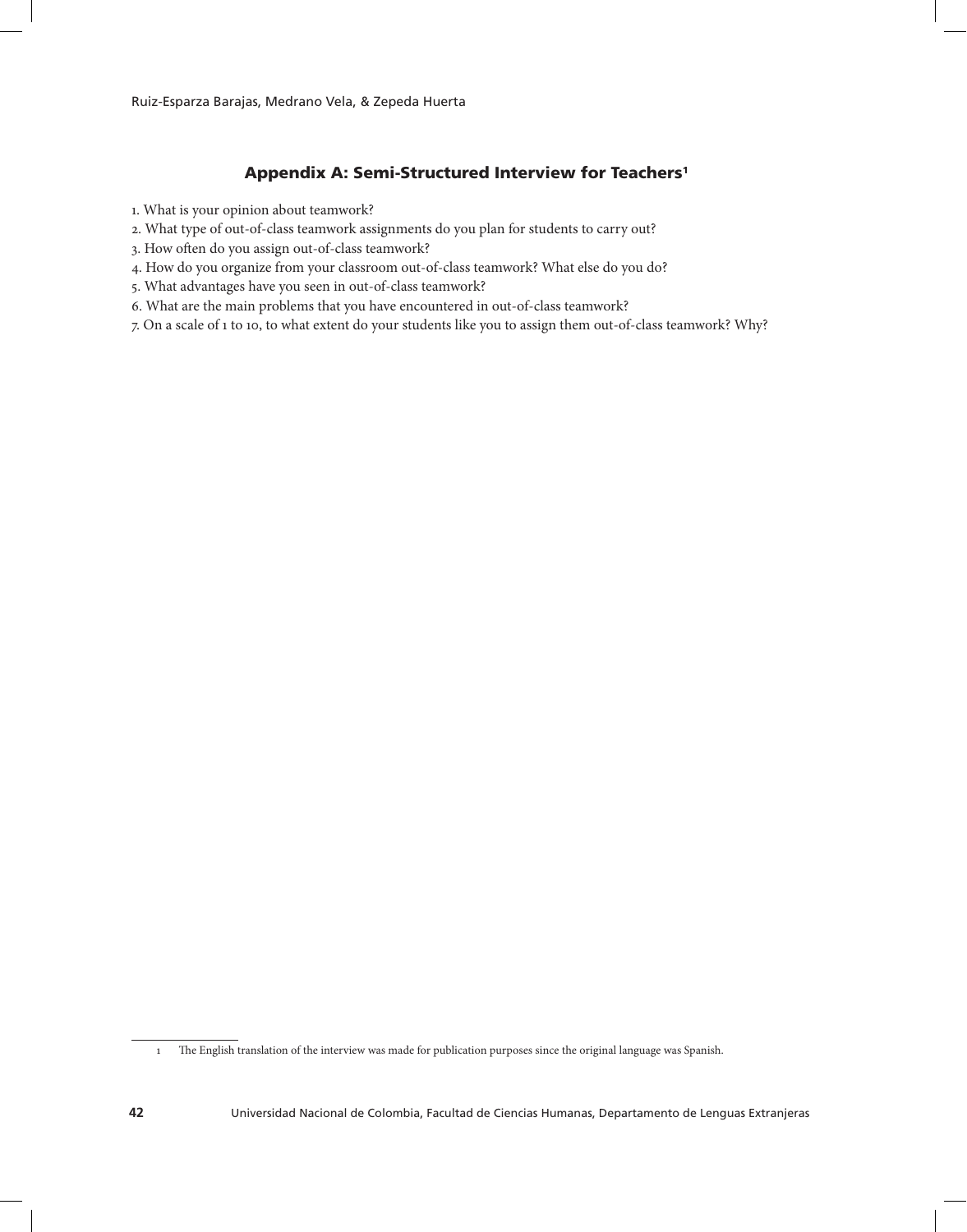# Appendix B: Out-of-Class Teamwork Research Project Survey2

Dear university teacher:

The purpose of the present research project is to look into university teacher perceptions about out-of-class teamwork. Several teachers working at five Mexican state universities (UNISON, UCOL, UAN, UJED, and UAGRO) will be asked to comment on this teaching strategy. We would appreciate your collaboration in answering the present survey if you use out-of-class teamwork as part of your teaching practice. The group of researchers participating in this study ensures you that no personal information will be revealed, and neither will individual opinions be disclosed. Please select the option that best reflects your opinion according to each statement.

| <b>Item</b>                                                                                            | <b>Strongly</b><br>disagree | <b>Disagree</b> | Somewhat<br>agree | <b>Moderately</b><br>agree | Agree | <b>Strongly</b><br>agree |
|--------------------------------------------------------------------------------------------------------|-----------------------------|-----------------|-------------------|----------------------------|-------|--------------------------|
| A. Out-of-class teamwork:                                                                              | $\mathbf{1}$                | $\mathbf{2}$    | 3                 | 4                          | 5     | 6                        |
| 1. Encourages collaboration.                                                                           |                             |                 |                   |                            |       |                          |
| 2. Encourages student<br>integration.                                                                  |                             |                 |                   |                            |       |                          |
| 3. Promotes interaction.                                                                               |                             |                 |                   |                            |       |                          |
| 4. Prepares students for a<br>professional life.                                                       |                             |                 |                   |                            |       |                          |
| 5. Is a process that takes time<br>for students to assimilate.                                         |                             |                 |                   |                            |       |                          |
| 6. Develops social abilities.                                                                          |                             |                 |                   |                            |       |                          |
| 7. Develops cognitive abilities<br>(e.g., critical thinking,<br>problem solution, strategies,<br>etc.) |                             |                 |                   |                            |       |                          |
| 8. Is more work for the teacher.                                                                       |                             |                 |                   |                            |       |                          |
| 9. Ends with a team product.                                                                           |                             |                 |                   |                            |       |                          |
| 10. Optimizes class time.                                                                              |                             |                 |                   |                            |       |                          |
| 11. Socializes knowledge and<br>abilities among members.                                               |                             |                 |                   |                            |       |                          |
| 12. Makes every student work.                                                                          |                             |                 |                   |                            |       |                          |
| 13. Functions depending on<br>group attitude.                                                          |                             |                 |                   |                            |       |                          |
| 14. Must be carried out by<br>dividing work among group<br>members.                                    |                             |                 |                   |                            |       |                          |
| 15. Depends on participants'<br>affinities.                                                            |                             |                 |                   |                            |       |                          |
| 16. Requires teacher follow-up.                                                                        |                             |                 |                   |                            |       |                          |

<sup>2</sup> The English translation for the survey was made for publication purposes since the original language is Spanish.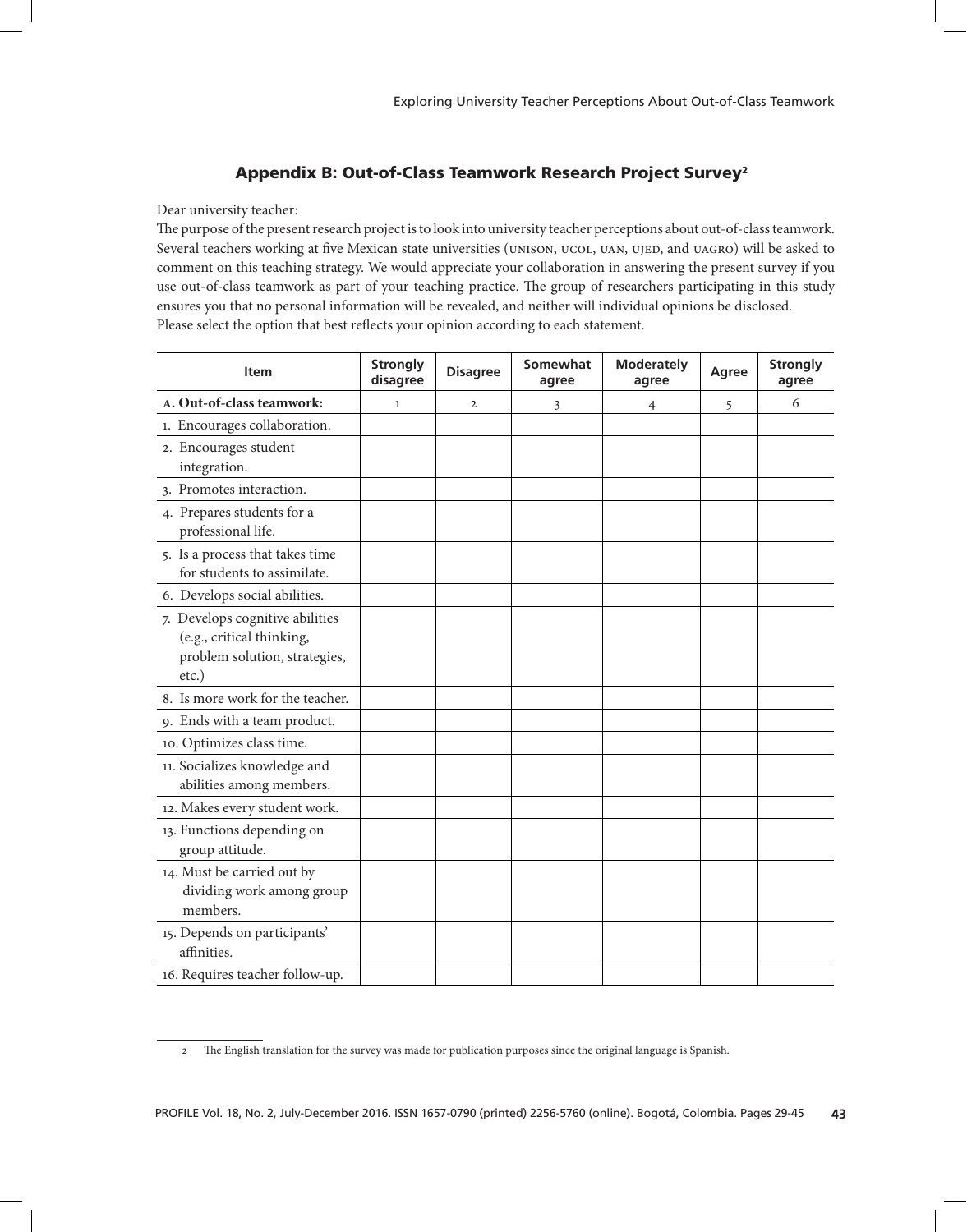| 17. Reflects homogeneous<br>knowledge of group                                                                                                     |              |              |           |                |                      |               |
|----------------------------------------------------------------------------------------------------------------------------------------------------|--------------|--------------|-----------|----------------|----------------------|---------------|
| members.                                                                                                                                           |              |              |           |                |                      |               |
| <b>B.</b> The teamwork assignment:                                                                                                                 | $\mathbf{1}$ | $\mathbf{2}$ | 3         | 4              | 5                    | 6             |
| 18. Is of better quality than<br>individual work.                                                                                                  |              |              |           |                |                      |               |
| 19. Sums each team member's<br>potential.                                                                                                          |              |              |           |                |                      |               |
| 20. Reflects application of<br>theory into practice.                                                                                               |              |              |           |                |                      |               |
| 21. Impacts individual grades.                                                                                                                     |              |              |           |                |                      |               |
| c. The frequency of teamwork<br>assignments depends on:                                                                                            | $\mathbf{1}$ | $\mathbf{2}$ | 3         | $\overline{4}$ | 5                    | 6             |
| 22. The topic.                                                                                                                                     |              |              |           |                |                      |               |
| 23. The subject matter.                                                                                                                            |              |              |           |                |                      |               |
| 24. The course content<br>organization.                                                                                                            |              |              |           |                |                      |               |
| <b>D.</b> The students:                                                                                                                            | $\mathbf{1}$ | $\mathbf{2}$ | 3         | 4              | 5                    | 6             |
| 25. That work harder learn more.                                                                                                                   |              |              |           |                |                      |               |
| 26. Know how to work on teams.                                                                                                                     |              |              |           |                |                      |               |
| 27. Are equipped with socio-<br>cognitive skills (e.g., can<br>discuss experiences adding<br>new ideas and knowledge,<br>know how to argue, etc.). |              |              |           |                |                      |               |
| 28. Present better work in<br>groups than individually.                                                                                            |              |              |           |                |                      |               |
| 29. Work individually despite<br>being assigned to work in<br>teams.                                                                               |              |              |           |                |                      |               |
| 30. Divide the work and then<br>put it together.                                                                                                   |              |              |           |                |                      |               |
| 31. Re-group inside the team.                                                                                                                      |              |              |           |                |                      |               |
| 32. Tend to report that every<br>member worked although it<br>isn't always true.                                                                   |              |              |           |                |                      |               |
|                                                                                                                                                    | Never        | Seldom       | Sometimes | Fairly often   | <b>Very</b><br>often | <b>Always</b> |
| E. I as a teacher:                                                                                                                                 | $\mathbf 1$  | $\mathbf{2}$ | 3         | 4              | 5                    | 6             |
| 33. Give instructions and<br>explain the expected work<br>well.                                                                                    |              |              |           |                |                      |               |